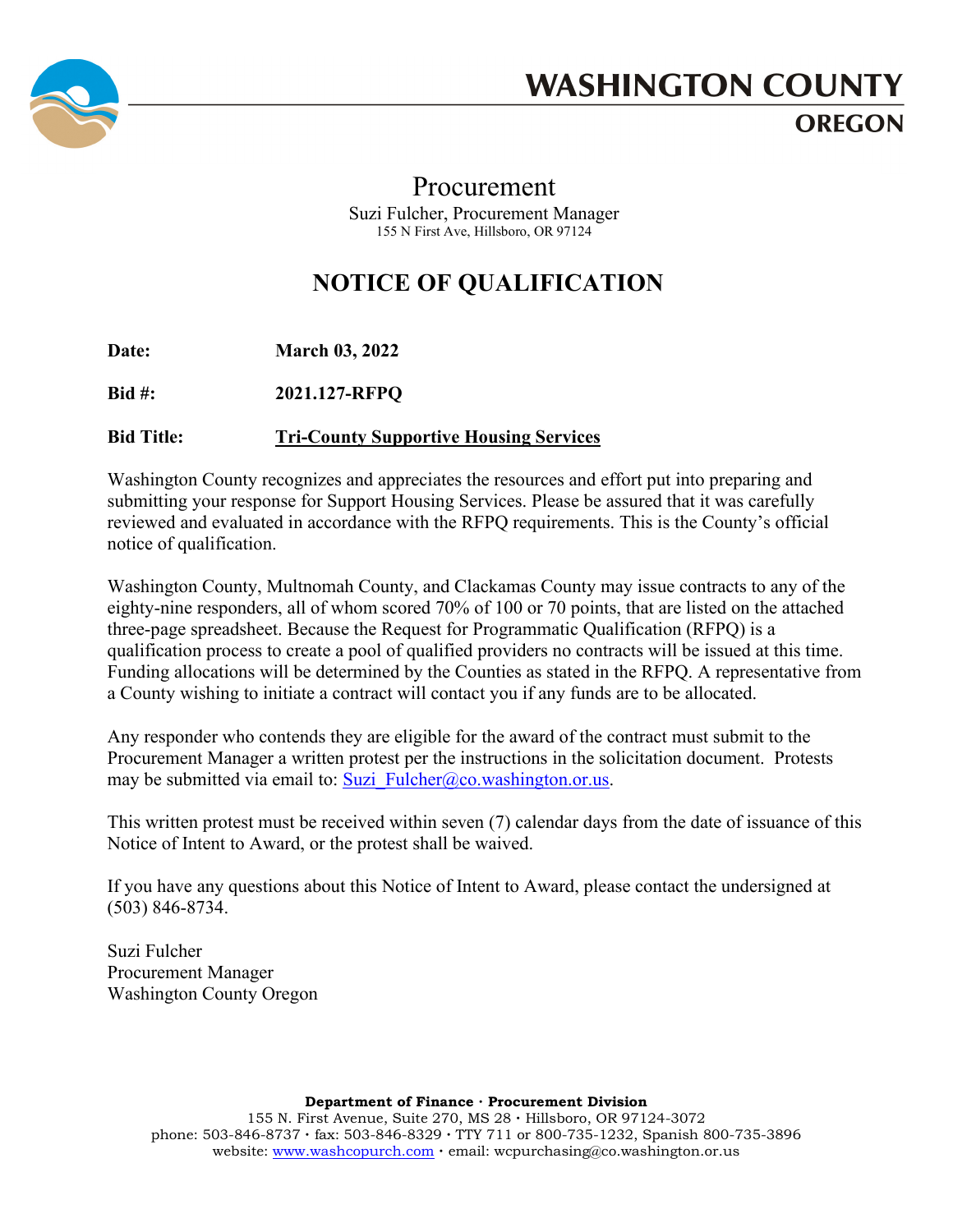## **Tri-County Supportive Housing Services RFPQ (2021.127-RFP) Qualified Suppliers**

| Organization                                            | <b>Outreach &amp;</b><br><b>Engagement</b> | Shelter &<br><b>Transitional</b><br><b>Housing</b> | <b>Connections</b><br>to Stable<br><b>Housing</b> | <b>Supportive</b><br><b>Housing</b><br><b>Stabilization</b> | Wrap-around<br><b>Supports</b> |
|---------------------------------------------------------|--------------------------------------------|----------------------------------------------------|---------------------------------------------------|-------------------------------------------------------------|--------------------------------|
| 211info                                                 | x                                          | x                                                  | X                                                 | X                                                           | $\boldsymbol{\mathsf{x}}$      |
| <b>4D Recovery</b>                                      | X                                          |                                                    |                                                   |                                                             | $\mathsf{x}$                   |
| A Village for One                                       |                                            | X                                                  |                                                   |                                                             | X                              |
| <b>Adelante Mujeres</b>                                 |                                            |                                                    |                                                   |                                                             | X                              |
| African Youth and Community Organization (AYCO World)   | $\boldsymbol{\mathsf{x}}$                  |                                                    | X                                                 | X                                                           | X                              |
| <b>Black Community of Portland</b>                      | X                                          |                                                    |                                                   |                                                             |                                |
| <b>Black Mental Health Oregon</b>                       | X                                          | $\mathsf{x}$                                       | $\mathsf{x}$                                      | $\mathsf{x}$                                                | X                              |
| <b>Black Therapist and Company, LLC</b>                 |                                            |                                                    | $\mathsf{x}$                                      | X                                                           | $\mathsf{x}$                   |
| Boys and Girls Aid                                      |                                            |                                                    | x                                                 |                                                             |                                |
| <b>BRIDGE Housing</b>                                   |                                            |                                                    |                                                   | $\mathsf{x}$                                                | $\mathsf{x}$                   |
| Bridge-Pamoja                                           | X                                          | X                                                  | X                                                 |                                                             | X                              |
| <b>Bridges to Change</b>                                | X                                          | X                                                  | X                                                 | $\mathsf{x}$                                                | X                              |
| Cascadia Behavioral Healthcare                          | X                                          |                                                    | X                                                 | X                                                           | X                              |
| <b>Catholic Charities of Oregon</b>                     | X                                          | X                                                  | X                                                 | X                                                           | X                              |
| <b>Central City Concern</b>                             | $\mathsf{x}$                               | X                                                  | $\pmb{\mathsf{X}}$                                | X                                                           | $\mathsf{x}$                   |
| <b>Clackamas Service Center</b>                         | $\mathsf{x}$                               | $\mathsf{x}$                                       |                                                   |                                                             | X                              |
| Clackamas Volunteers In Medicine                        |                                            |                                                    |                                                   |                                                             | X                              |
| <b>Clackamas Women's Services</b>                       | $\boldsymbol{\mathsf{x}}$                  | X                                                  | X                                                 | X                                                           | $\mathsf{x}$                   |
| Clackamas Workforce Partnership                         |                                            |                                                    |                                                   |                                                             | X                              |
| Clean Street Solutions, Inc.                            | X                                          |                                                    |                                                   |                                                             |                                |
| Community Development Corporation of Oregon             | $\mathsf{x}$                               | $\mathsf{x}$                                       | $\mathsf{x}$                                      |                                                             | $\mathsf{x}$                   |
| <b>Community Development Partners</b>                   |                                            |                                                    |                                                   | X                                                           |                                |
| <b>Community Vision</b>                                 |                                            |                                                    | X                                                 |                                                             | X                              |
| Corvallis Neighborhood Housing Services Inc., dba DevNW |                                            |                                                    | $\mathsf{x}$                                      | $\mathsf{x}$                                                | $\mathsf{x}$                   |
| Cultivate Initiatives                                   | X                                          | X                                                  | x                                                 | X                                                           | X                              |
| Easterseals Oregon                                      | x                                          |                                                    | X                                                 | X                                                           | X                              |
| El Programa Hispano (EPHC)                              | X                                          | X                                                  | $\pmb{\mathsf{X}}$                                | x                                                           | $\pmb{\mathsf{X}}$             |
| Equitable Social Solutions, LLC                         | X                                          | X                                                  | X                                                 | X                                                           | X                              |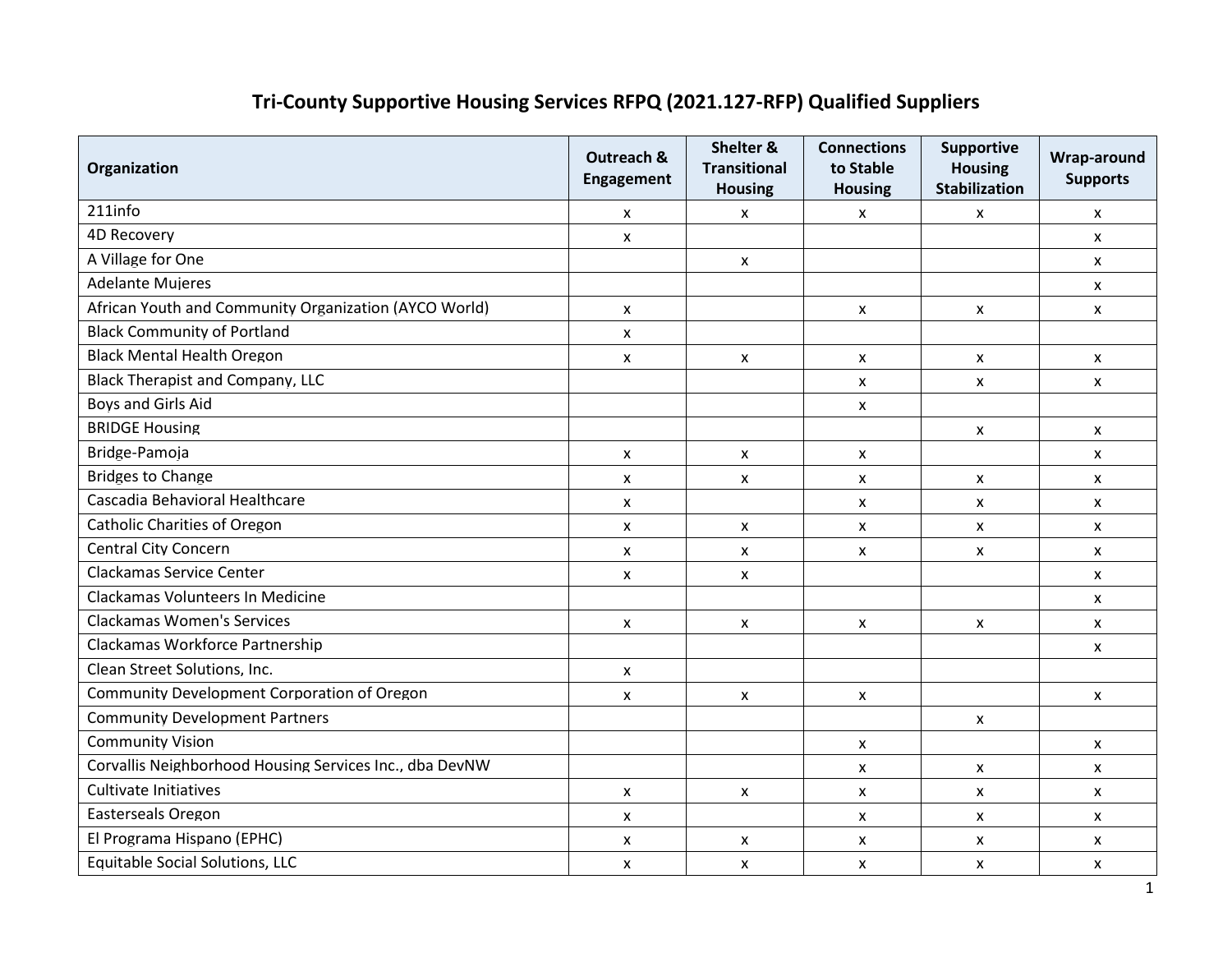| Organization                                                | <b>Outreach &amp;</b><br>Engagement | Shelter &<br><b>Transitional</b><br><b>Housing</b> | <b>Connections</b><br>to Stable<br><b>Housing</b> | Supportive<br><b>Housing</b><br><b>Stabilization</b> | Wrap-around<br><b>Supports</b> |
|-------------------------------------------------------------|-------------------------------------|----------------------------------------------------|---------------------------------------------------|------------------------------------------------------|--------------------------------|
| <b>Familias en Accion</b>                                   |                                     |                                                    |                                                   |                                                      | X                              |
| Family Promise Of Tualatin Valley                           |                                     |                                                    |                                                   | X                                                    |                                |
| Gather:Make:Shelter                                         |                                     |                                                    |                                                   |                                                      | X                              |
| <b>Greater New Hope Family Services</b>                     | X                                   | X                                                  | $\pmb{\mathsf{X}}$                                | X                                                    | $\boldsymbol{\mathsf{x}}$      |
| Hacienda Community Development Corporation                  |                                     |                                                    |                                                   | $\pmb{\mathsf{x}}$                                   |                                |
| <b>Helping Hands Reentry Outreach Centers</b>               |                                     | X                                                  |                                                   |                                                      |                                |
| Hollywood Senior Center-Community for Positive Aging        | X                                   |                                                    |                                                   | X                                                    | $\pmb{\mathsf{x}}$             |
| Home First Development                                      | X                                   |                                                    | X                                                 | X                                                    | X                              |
| <b>Housing Development Center</b>                           |                                     |                                                    |                                                   | X                                                    |                                |
| Human Solutions, Inc.                                       | X                                   | X                                                  | X                                                 | X                                                    | X                              |
| Hygiene4All                                                 | X                                   |                                                    |                                                   |                                                      | X                              |
| Immigrant and Refugee Community Organization                | X                                   | $\mathsf{x}$                                       | X                                                 | $\mathsf{x}$                                         | $\boldsymbol{\mathsf{x}}$      |
| Impact NW                                                   | X                                   |                                                    |                                                   |                                                      | X                              |
| Innovative Housing, Inc.                                    |                                     |                                                    |                                                   | X                                                    |                                |
| <b>JOIN</b>                                                 |                                     |                                                    | X                                                 | $\pmb{\mathsf{x}}$                                   | $\pmb{\mathsf{x}}$             |
| Kizimani                                                    | X                                   |                                                    | X                                                 |                                                      | X                              |
| LoveOne                                                     | X                                   |                                                    | X                                                 |                                                      | X                              |
| Lutheran Community Services Northwest                       | X                                   |                                                    | X                                                 |                                                      | X                              |
| Mental Health Association of Oregon                         |                                     |                                                    |                                                   | X                                                    | X                              |
| <b>Mercy Housing Northwest</b>                              |                                     |                                                    |                                                   | X                                                    |                                |
| Molalla HOPE, Inc.                                          |                                     |                                                    |                                                   |                                                      | $\boldsymbol{\mathsf{x}}$      |
| <b>NAMI Clackamas</b>                                       | X                                   | $\mathsf{x}$                                       | X                                                 | X                                                    | X                              |
| <b>NAMI Multnomah</b>                                       | X                                   |                                                    |                                                   |                                                      | $\pmb{\mathsf{x}}$             |
| Native American Rehabilitation Association of the Northwest | X                                   | X                                                  | X                                                 | X                                                    | $\pmb{\mathsf{x}}$             |
| Native American Youth and Family Center                     | X                                   | X                                                  | X                                                 | X                                                    | X                              |
| New Avenues for Youth                                       | X                                   | X                                                  | X                                                 | X                                                    | X                              |
| <b>Northwest Family Services</b>                            | X                                   | X                                                  | X                                                 | X                                                    |                                |
| <b>Northwest Housing Alternatives</b>                       |                                     | X                                                  | X                                                 | X                                                    | X                              |
| <b>Oasis of Praise International Ministries</b>             | X                                   | $\mathsf{x}$                                       | x                                                 |                                                      | $\boldsymbol{\mathsf{x}}$      |
| Open Door HousingWorks                                      |                                     |                                                    |                                                   | X                                                    |                                |
| Oregon Change Clinic                                        |                                     | X                                                  |                                                   | X                                                    | X                              |